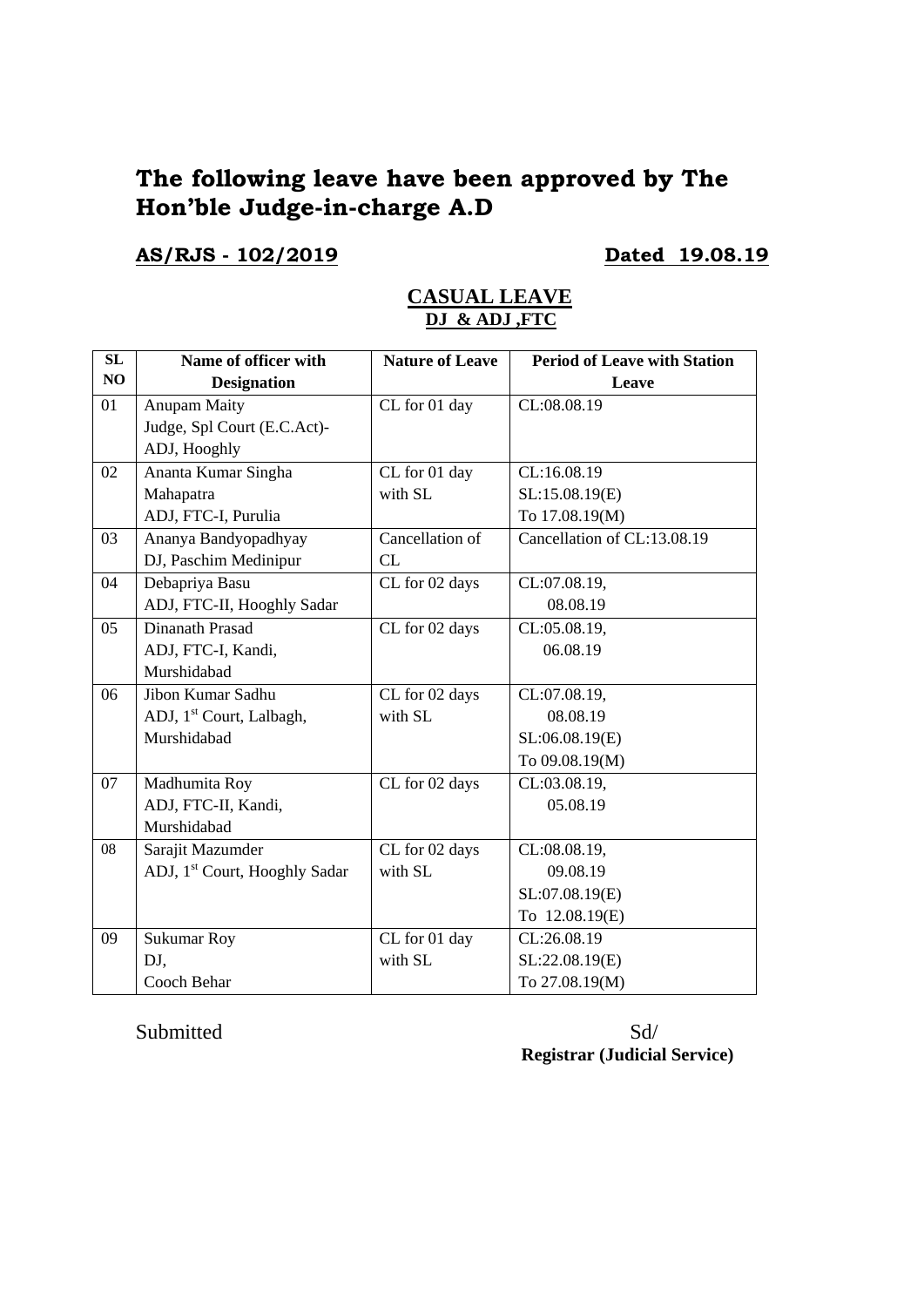## **LAY BEFORE THE HON'BLE JUSTICE BISWANATH SOMADDER, JUDGE - IN- CHARGE, A.D.**

**DJ/ADJ** 

### **AS/RJS- 98 /2019 Dated : 19.08.2019**

| SL             | Name of officer                                                  | <b>Nature of Leave</b> | <b>Period of Leave with</b>      |
|----------------|------------------------------------------------------------------|------------------------|----------------------------------|
| N <sub>O</sub> | with Designation                                                 |                        | <b>Station Leave</b>             |
| 01.            | Smt. Rupanjana<br>Chakraborty<br>ADJ, $2nd$ Court,<br>Darjeeling | CCL for 45 days        | From 13.08.2019 to<br>26.09.2019 |

## **ADJ, FTC/CJ(SD)**

| SL<br>N <sub>O</sub> | Name of officer<br>with Designation                              | <b>Nature of Leave</b>        | <b>Period of Leave with</b><br><b>Station Leave</b> |
|----------------------|------------------------------------------------------------------|-------------------------------|-----------------------------------------------------|
| 02.                  | Sri Biswanath Pramanik<br>CJ(SD), Suri, Birbhum                  | Commuted Leave for 09<br>days | From 15.07.2019 to 23.07.2019                       |
| 03.                  | Duri Venkat Srinivas,<br>ADJ, FTC-2,<br>Jangipur,<br>Murshidabad | Earned Leave for 06<br>days   | From 26.08.2019 to<br>31.08.2019                    |

# **ACJM**

| SL  | Name of officer                                                       | <b>Nature of Leave</b>        | <b>Period of Leave with</b>      |
|-----|-----------------------------------------------------------------------|-------------------------------|----------------------------------|
| NO  | with Designation                                                      |                               | <b>Station Leave</b>             |
| 04. | Sri Ranabir Mohan<br>Chatterjee<br>ACJM, Rampurhat,<br><b>Birbhum</b> | Commuted Leave for<br>04 days | From 15.07.2019 to<br>18.07.2019 |